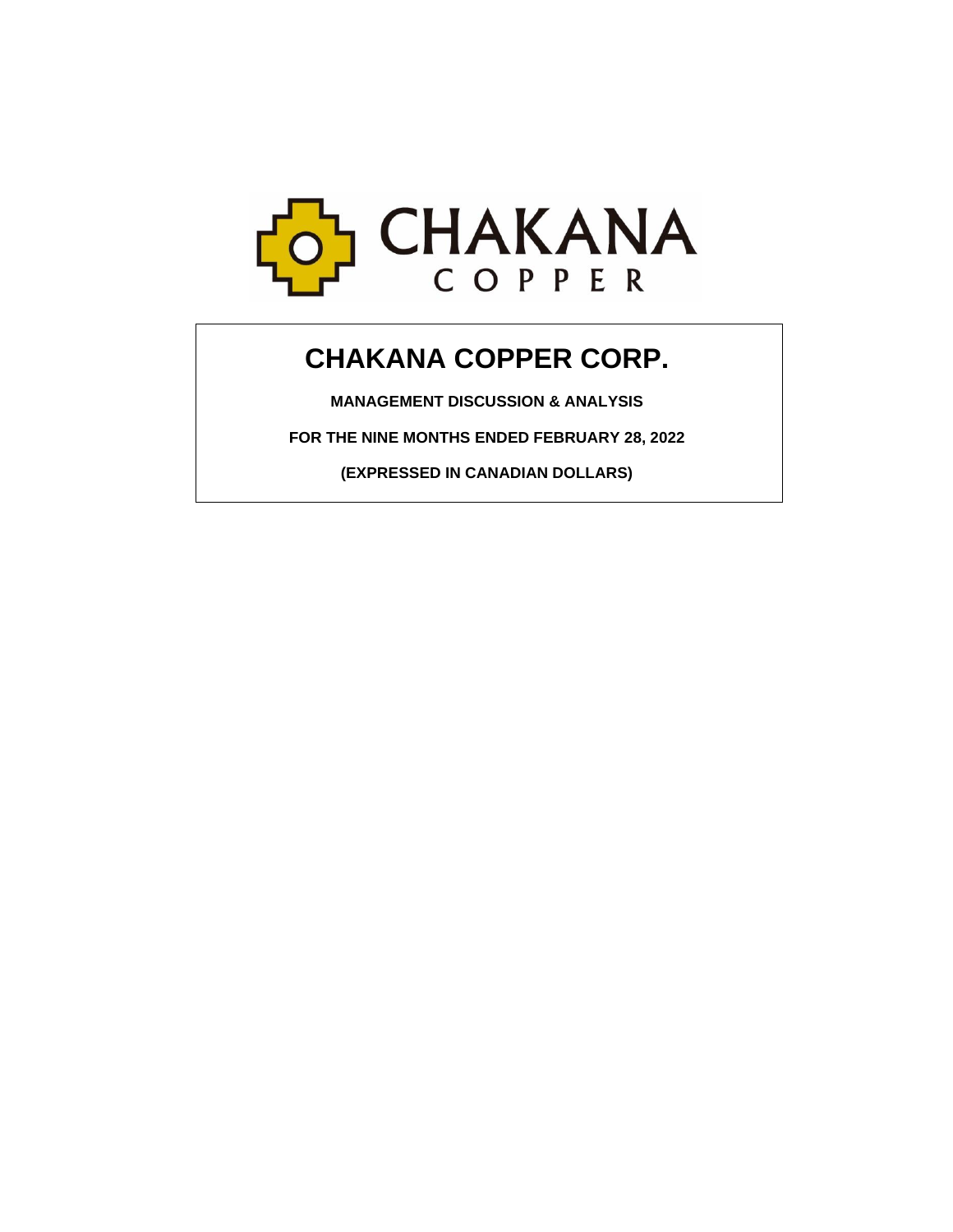

#### **GENERAL**

This Management Discussion and Analysis ("MD&A") of Chakana Copper Corp. (the "Corporation" or "Chakana") dated April 28, 2022, provides an analysis of the Corporation's financial results for the nine months ended February 28, 2022. The following information should be read in conjunction with the accompanying unaudited condensed interim consolidated financial statements for the nine months ended February 28, 2022 with accompanying notes, which have been prepared in accordance with International Financial Reporting Standards ("IFRS") and International Accounting Standard 34 *Interim Financial Reporting*, as issued by the International Accounting Standards Board.

All dollar figures are expressed in Canadian dollars, unless otherwise stated. The Corporation's condensed interim consolidated financial statements and MD&A are available on [www.sedar.com.](http://www.sedar.com/)

## **CORPORATION OVERVIEW**

Chakana Copper Corp. was incorporated on May 2, 2011, under the laws of the province of British Columbia, Canada. The Corporation is a mineral exploration corporation listed on the TSX Venture Exchange ("TSX-V") under the symbol "PERU". The Corporation is currently engaged in the exploration and development of mineral properties, with prospects for copper, gold and silver in Peru.

The head office and principal address is 800 West Pender Street, Suite 1430, Vancouver, British Columbia, V6C 2V6, Canada. The records office of the Corporation is located at 1055 West Pender Street, Suite 1500, Vancouver, British Columbia, V6E 4V7, Canada.

The Corporation is currently advancing the Soledad Project near Aija in the Ancash region of the highly prolific Miocene mineral belt of Peru. The Corporation's goal is to find and advance mineral projects to an economic resource within a single commodity cycle for further development by mid-tier and/or major mining companies. The Corporation looks for de-risked projects that have the characteristics of large above average grade mineral systems with significant upside potential. The Corporation employs the latest technological innovations to test the upside potential of projects with aggressively funded exploration programs.

## **GENERAL OVERVIEW OF MARKET CONDITIONS**

During the period May 31, 2021 through to the date of this MD&A, copper prices have fluctuated between a low of US \$4.14 per pound and a high of US \$4.94 per pound, closing at US \$4.50 per pound. During the same period, gold and silver prices fluctuated in value, with gold trading between US \$1,718 per ounce and US \$2,052 per ounce, closing at US \$1,885 per ounce, and silver trading between US \$21 per ounce and US \$28 per ounce, closing at US \$23.36 per ounce.

Since the second half of 2019, base metal prices have increased significantly. However, as a result of the global pandemic caused by COVID-19, many governments have mandated lockdowns affecting the ability of companies to continue with normal operations, and as a result, junior companies have experienced volatile share prices over this period. During 2020 and 2021 a new wave of COVID-19 related to the Delta and Omicron variants have also created pressure in the global markets, including the resource sector. In addition to the global pandemic, the political situation in Peru has caused uncertainty for the mining industry. In management's opinion, these factors were the primary drivers for a decline in the Corporation's share price.

The outbreak of COVID-19 and political upheavals in various countries have caused significant volatility in commodity prices. Similarly, any future emergence and spread of pathogens could also have an adverse impact on global economic conditions, which may adversely impact the Corporation's operations, and the operations of its suppliers, contractors and service providers, the ability to obtain financing and maintain necessary liquidity, and the ability to explore the Corporation's properties. While these effects are expected to be temporary, the duration of the business disruptions internationally and related financial impact cannot be reasonably estimated at this time. Similarly, the Corporation cannot estimate whether or to what extent this outbreak and the potential financial impact may extend to countries outside of those currently impacted. Travel bans and other government restrictions may also adversely impact the Corporation's operations and the ability of the Corporation to advance its projects. In particular, if any employees or consultants of the Corporation become infected with coronavirus or similar pathogens and/or the Corporation is unable to source necessary consumables or supplies, due to government restrictions or otherwise, it could have a material negative impact on the Corporation's operations and prospects, including the complete shutdown of one or more of its exploration programs. The situation is dynamic and changing day-to-day. As a result of these uncertainties, the Corporation implemented work protocols for its employees and contractors incorporating COVID-19 prevention measures, such as installation of a stand-alone camp on the project, individual dormitory accommodations, improved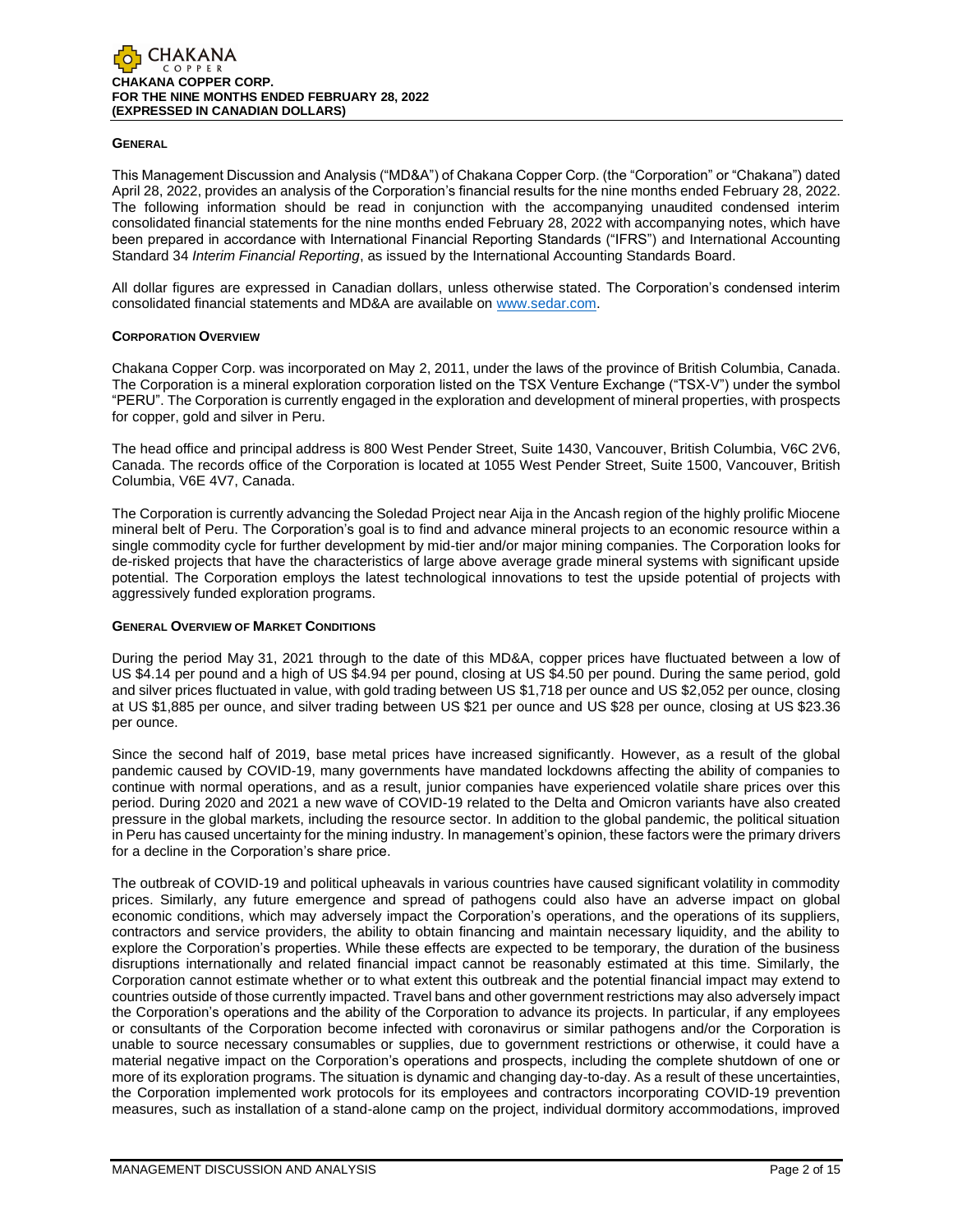

hygiene measures, use of masks and gloves, and mandatory social distancing. These measures have allowed the Corporation to continue operations, including its drilling program.

In Peru, the presidential runoff election on June 6, 2021 resulted in Pedro Castillo, a member of the left-wing Peru Libre party, securing majority votes. Castillo was inaugurated as president on July 28, 2021. While there is uncertainty regarding the economic and social policies that may be implemented in the future, Castillo came into power with a very narrow margin of victory, which may make most of his election promises difficult to uphold.

Peru is the world's second largest copper producer, with large gold, silver and zinc reserves. Mining is one of Peru's most significant industries. Peru has some US \$56 billion of open mining investments, primarily in copper, and is home to mines owned by large foreign companies. Victor Gobitz, president of the Peruvian Institute of Mining Engineers, stated that if the government properly approaches an open dialogue with the mining industry and properly defines the way to develop the country's sustainability, it could create a perfect environment to develop its copper products. However, despite the apparent positivity of talks, uncertainty remains in the industry and higher taxes is one of the main concerns.

Subsequent to year-end, ongoing political tensions and uncertainties including those related to developments in Russia and Ukraine have further contributed to volatility in commodity prices, including those of copper, gold and silver.

# **HIGHLIGHTS**

## Exploration developments

- On July 27, 2021, the Corporation reported results from nine resources definition and exploration holes totaling 1,993.15 metres from the Soledad Project. Three holes were drilled through the Huancarama East breccia pipe. All holes intersected mineralized breccia with depths ranging between 70 metres and 200 metres below surface. In Paloma West three holes were drilled to further define mineralization from surface to a depth of approximately 100 metres depth. The breccia pipe demonstrates zoning with stronger gold and silver grades near surface and increasing copper grades with depth.
- On September 7, 2021, the Corporation reported significant intercepts at Breccia Pipe (or "BX") 1, including 46 metres of 5.64% copper 592.9 grams per tonne ("g/t") silver and 0.36 g/t gold. At its Soledad Project, the Corporation has completed to date resourced definition holes at BX 1; being 62 drill holes totaling 19,936 metres and a total of 259 diamond core holes for a total of 60,225 metres.
- On October 12, 2021, the Corporation reported results from five additional exploration holes drilled in BX 7 totaling 792.75 metres at its Soledad Project. Results showed BX 7 has stronger precious metal grades than copper at the depths drilled so far. BX 7 is an excellent exploration target that requires additional drilling to constrain its shape and depth extents before initiating resource definition drilling.
- On October 14, 2021, the Corporation reported results from 14 resources definition holes drilled in BX 5 totaling 2,052.75 metres at its Soledad Project. Results for BX 5 are outstanding and improve our understanding of the mineralization hosted in this breccia pipe. Grades are stronger at depth as seen in the deeper holes in this release, and mineralization remains open.
- On November 1, 2021, the Corporation reported results from 12 resource definition holes drilled in Huancarama totaling 2,974.85 metres at its Soledad Project. Drill holes were drilled from four different platforms and were designed to confirm the geometry and continuity of mineralization within the breccia pipe. All holes intersected significant mineralization.
- On November 18, 2021, the Corporation reported results from the remaining 12 resource definition holes drilled in BX 5 totaling 2,541 metres at the Soledad Project. These drill holes were designed to confirm shallow mineralization in the top southeastern quadrant of the breccia pipe, as well as deeper extents of mineralization probed by two holes drilled to the north from a platform located 100 metres south of the breccia pipe. All holes intersected significant mineralization.
- On January 4, 2022, the Corporation reported results from 13 additional resource definitions and exploration holes drilled in Huancarama totaling 3,265 metres at the Soledad Project. Drill holes described in this release were drilled from three different platforms and were designed to confirm the geometry and continuity of mineralization within the breccia pipe. All resource definition holes intersected significant mineralization. In

.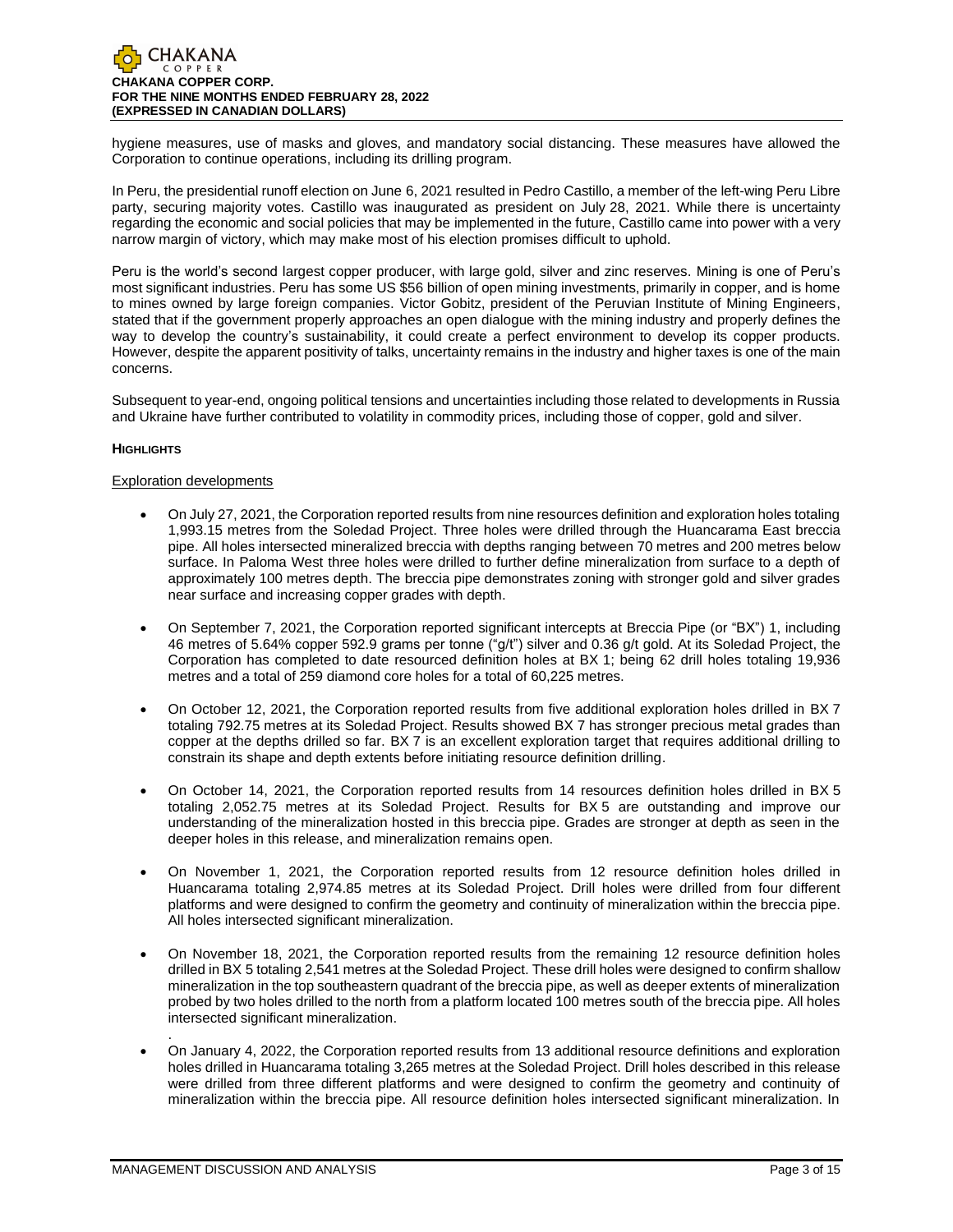addition to the high copper, gold and silver grades reported in these drill holes, three of the holes also intersected very strong molybdenum mineralization at depths of around 350 metres below surface.

- On January 11, 2022, the Corporation provided an initial inferred resource estimate for the Soledad Project, which were included in a technical report filed on February 23, 2022.
- On February 23, 2022, the Corporation filed a technical report for inferred mineral resources for the Soledad Project. The highlights of the mineral resource estimate are as follows:
	- o Inferred Resources were estimated for seven breccia pipes that start at surface and extend to an average depth of approximately 300 metres; all zones remain open at depth
	- $\circ$  Inferred Resources of 4.8 million tonnes grading 0.72 g/t gold, 61 g/t silver and 0.97% copper assumed to be extractable by underground mining methods
	- $\circ$  Inferred Resources of 1.9 million tonnes grading 1.29 g/t gold, 37.1 g/t silver and 0.65% copper assumed to be extractable by open pit mining methods
	- o The total initial Inferred Resource contains 191,000 ounces of gold, 11.7 million ounces of silver and 130 million pounds of copper
	- $\circ$  Opportunities for increasing the Inferred Resources include drill testing numerous additional breccia pipes and other targets identified on the property and extending the known mineralized zones at depth from the current Inferred Resources
	- o Only 16 out of 110 (15%) current targets have been tested to date, seven of which are included in the initial Inferred Resource estimate; several of the tested targets are mineralized, but not yet included in the initial Inferred Resource, as they require additional definition drilling.

Please refer to news releases on [www.sedar.com](http://www.sedar.com/) and the Corporation's website at [www.chakanacopper.com](http://www.chakanacopper.com/) for the Corporation's drilling results details.

## Corporate matters

- In October 2021, the Corporation amended the July 11, 2018 agreement with Minera Barrick Misquichilca S.A. ("Barrick") regarding three concessions owned by Barrick that make up a large portion of the southern half of the Soledad Project. Under the amendment, Chakana must obtain the Authorization to Initiate Activities ("AIA") for exploration drilling on or before September 27, 2023. The Corporation then has four years from the AIA to complete a minimum 4,000 metres of drilling and a National Instrument 43-101-compliant Preliminary Economic Assessment.
- In April 17, 2022, the Corporation reached an agreement with Condor to amend the terms of the purchase option agreement dated April 24, 2017, as amended on March 18, 2019, and November 13, 2020, relating to the Soledad Project.

Under the existing agreement, a final payment of US\$4.425 million dollars was due to Condor on April 23, 2022. The parties have agreed to extend and amend the terms of the option to provide that Chakana may complete the exercise of the option by either, (1) paying US\$2,800,000 and issuing 9,480,198 common shares to Condor's Peruvian subsidiary prior to June 23, 2022, or (2) making the following cash and share payments to Condor's Peruvian subsidiary over the next three-year period:

| Date                         | Cash payment  | Shares in Can\$ equivalent |
|------------------------------|---------------|----------------------------|
| On or prior to June 23, 2022 | US\$800,000   | Can\$ 200,000              |
| On or prior to June 23, 2023 | US\$1,000,000 | Can\$ 200,000              |
| On or prior to June 23, 2024 | US\$1,000,000 | Can\$ 200,000              |
| On or prior to June 23, 2025 | US\$1,425,000 | Can\$ 200,000              |

The amounts of the share payments are subject to adjustment in the event of early or late payment. In addition, Condor has agreed to certain voluntary resale restrictions on the shares of Chakana to be issued to Condor, with periodic releases over an 18-month period.

Pursuant to the amendment agreement and as part of the amount owed to Condor, Chakana also agreed to make a payment of US\$200,000 to Condor's Peruvian subsidiary by April 22, 2022 which was made on April 21, 2022.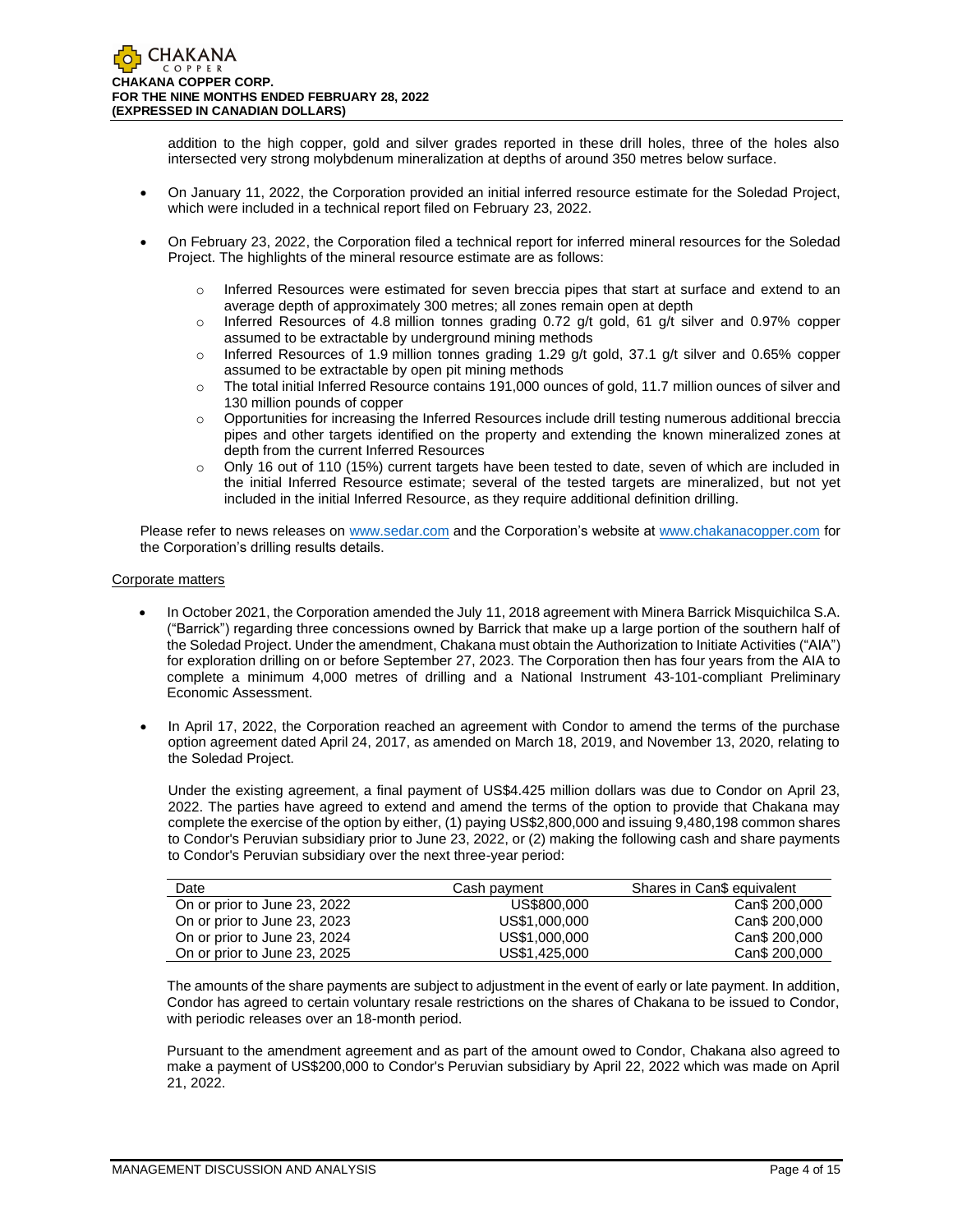## **EXPLORATION AND EVALUATION EXPENDITURES**

The Corporation is engaged in investigation, evaluation, exploration and development of mineralized precious and base metal properties and related activities in Peru. The Corporation's wholly owned indirect subsidiary, Chakana Resources S.A.C., holds: (i) the option to acquire a 100% ownership interest in the Soledad Project ("Condor Option") and owns a net smelter return royalty ("NSR") on the Soledad Project; (ii) holds an option to acquire a 100% ownership interest in the adjacent Aija Project ("Aija Project"); and (iii) holds an option to acquire up to a 100% ownership in other adjacent mineral concessions owned by Barrick (the "Barrick Option") subject to certain "back-in" rights. All three options are collectively referred to as the "Soledad Project". The Corporation is the operator of all related mineral exploration activities on these projects.

Acquisition costs of the Soledad Project are as follows:

|                                 | <b>Condor Option</b>  | Aija Project  | Total     |  |
|---------------------------------|-----------------------|---------------|-----------|--|
| Balance - May 31, 2020          | \$<br>\$<br>2,095,863 | \$<br>466.774 | 2,562,637 |  |
| Acquisition costs               | 330.034               | 237.912       | 567,946   |  |
| Foreign exchange on translation | (238,601)             | (101,142)     | (339,743) |  |
| Balance - May 31, 2021          | 2,187,296             | 603,544       | 2,790,840 |  |
| Acquisition costs               | 508.728               | 123.493       | 632.221   |  |
| Foreign exchange on translation | 88,822                | 46,035        | 134,857   |  |
| Balance - February 28, 2022     | \$<br>\$<br>2,784,846 | S<br>773.072  | 3,557,918 |  |

During the nine months ended February 28, 2022 and 2021, the Corporation incurred exploration and evaluation expenditures as follows:

|                                           | <b>Three Months</b><br>Ended<br>February 28,<br>2022 | <b>Three Months</b><br><b>Ended</b><br>February 28,<br>2021 | <b>Nine Months</b><br><b>Ended</b><br>February 28,<br>2022 | <b>Nine Months</b><br><b>Ended</b><br>February 28,<br>2021 |
|-------------------------------------------|------------------------------------------------------|-------------------------------------------------------------|------------------------------------------------------------|------------------------------------------------------------|
| <b>Drilling</b>                           | \$<br>33.156                                         | \$<br>579.024                                               | \$<br>1.430.366                                            | \$<br>1,292,895                                            |
| Exploration support and<br>administration | 315.801                                              | 318.141                                                     | 1,080,803                                                  | 902.405                                                    |
| Field operations and consumables          | 86.895                                               | 213.111                                                     | 488.804                                                    | 489.867                                                    |
| Geological consultants                    | 262.716                                              | 51.319                                                      | 572.711                                                    | 140.326                                                    |
| Sampling and geological costs             | 68.324                                               | 120.456                                                     | 452.833                                                    | 244.814                                                    |
| Transportation                            | 38,651                                               | 101,623                                                     | 149,212                                                    | 170,845                                                    |
|                                           | \$<br>805.543                                        | \$<br>1,383,674                                             | \$<br>4.174.729                                            | \$<br>3,241,152                                            |

## **SUMMARY OF QUARTERLY RESULTS**

Key financial information for the three months ended February 28, 2022, as well as the most recently preceding seven quarters is summarized as follows:

|                            |    | February 28,<br>2022 |    | November 30.<br>2021 | August 31,<br>2021 | May 31,<br>2021     |
|----------------------------|----|----------------------|----|----------------------|--------------------|---------------------|
| <b>Current Assets</b>      | \$ | 1.842.088            | \$ | 3,515,573            | \$<br>5,734,497    | \$<br>8,904,769     |
| <b>Current Liabilities</b> |    | 439.290              | S  | 649.829              | \$<br>1.099.322    | \$<br>1.288.798     |
| <b>Total Assets</b>        | Φ  | 6,939,408            | S  | 8,081,032            | \$<br>9,908,339    | \$<br>13,191,670    |
| <b>Total Liabilities</b>   | J  | 612.947              | S  | 824.629              | \$<br>1.278.433    | \$<br>1.483.230     |
| <b>Operating Expenses</b>  | Φ  | (1,280,359)          | \$ | (1,889,239)          | \$<br>(3,020,958)  | \$<br>(2,940,351)   |
| Net Loss                   | J  | (1,303,281)          | \$ | (1,863,900)          | \$<br>(3,433,248)  | \$<br>(3, 162, 022) |
| Loss per Share             |    | (0.01)               | S  | (0.01)               | \$<br>(0.03)       | \$<br>(0.03)        |
|                            |    |                      |    |                      |                    |                     |
|                            |    | February 28,         |    | November 30.         | August 31,         | May 31,             |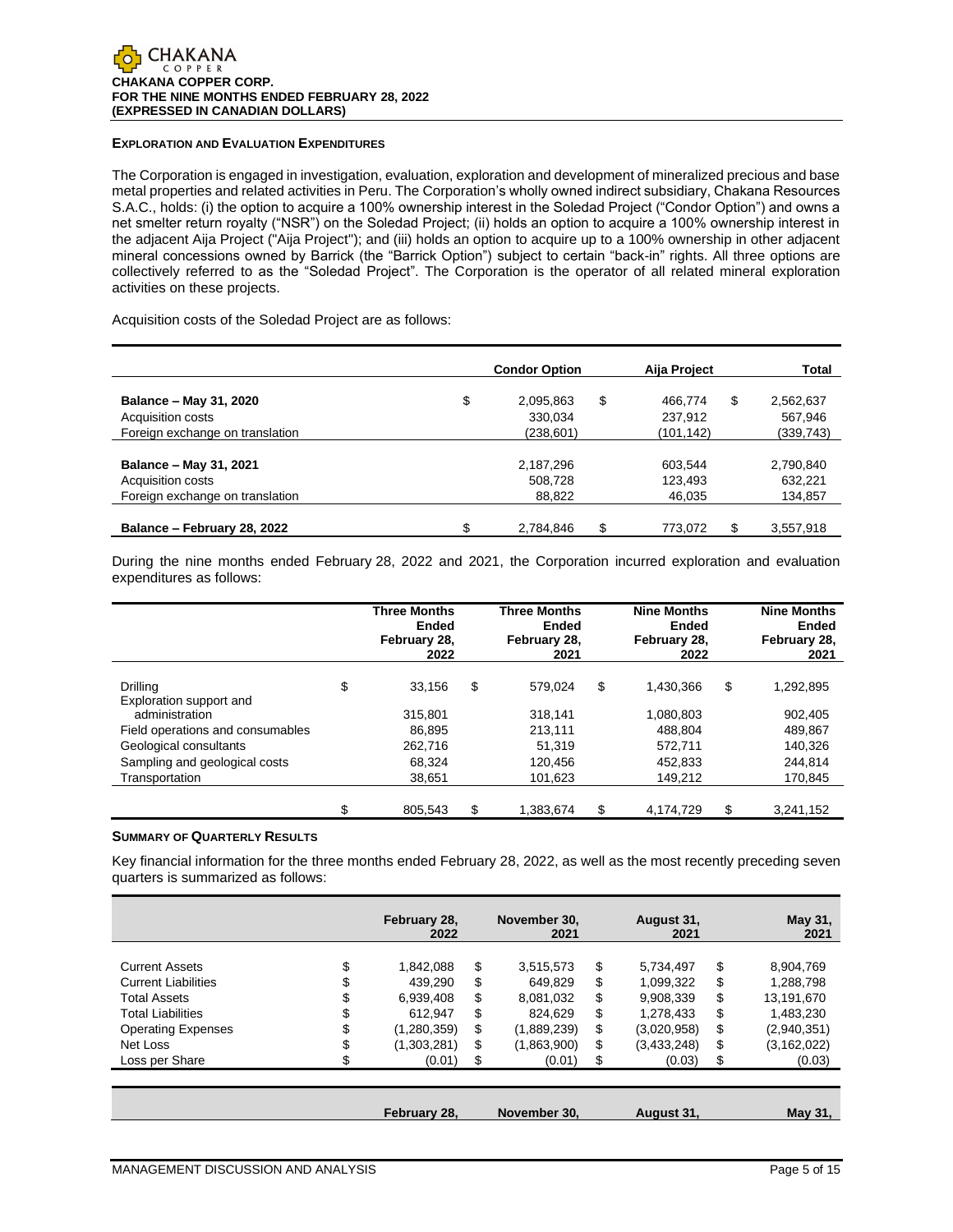

|                            |    | 2021        |    | 2020        | 2020              | 2020             |
|----------------------------|----|-------------|----|-------------|-------------------|------------------|
|                            |    |             |    |             |                   |                  |
| <b>Current Assets</b>      | Œ  | 9.642.901   | \$ | 4,716,496   | \$<br>6.420.439   | \$<br>6,815,408  |
| <b>Current Liabilities</b> | J  | 790.059     | S  | 605.452     | \$<br>272.452     | \$<br>339,068    |
| <b>Total Assets</b>        | \$ | 13.559.092  | S  | 8,340,893   | \$<br>9.822.906   | \$<br>10,794,843 |
| <b>Total Liabilities</b>   | \$ | 790.059     | S  | 605.452     | \$<br>272.452     | \$<br>339,068    |
| <b>Operating Expenses</b>  | \$ | (2,016,903) | S  | (2,029,145) | \$<br>(1,409,750) | \$<br>(829, 646) |
| Net Loss                   | \$ | (2,074,339) | \$ | (2,000,965) | \$<br>(1,275,370) | \$<br>(796, 550) |
| Loss per Share             |    | (0.02)      |    | (0.02)      | (0.01)            | \$<br>(0.01)     |

## **RESULTS OF OPERATIONS FOR THE THREE MONTHS ENDED FEBRUARY 28, 2022**

Total operating expenses for the three months ended February 28, 2022 were \$1,280,359 (2021 - \$2,016,903). The significant expenditures for the current quarter were as follows:

- Exploration and evaluation expenditures were \$805,543 during the three months ended February 28, 2022 (2021 - \$1,383,674), inclusive of drilling expenses of \$33,156 (2021 - \$579,024). Decreased drilling expenses were a result of the Corporation concluding its drill program for the year.
- Exploration support and administration of \$315,801 (2021 \$318,141), these expenses remained relatively constant year to year.
- Field expenses of \$86,895 (2021 \$213,111), the decrease was a result of the Corporation concluding its drill program for the year.
- Geological consulting fees of \$262,716 (2021 \$51,319), the increase is due to the work performed to analyze drilling results related to its drill program.
- Sampling and geological costs of \$68,324 (2021 \$120,456) and transportation expenses of \$38,651 (2021 \$101,623), the decrease was a result of the Corporation concluding its drill program for the year.
- Consulting fees were \$46,456 and salaries and wages expenses were \$69,552 during the three months ended February 28, 2022, compared to \$71,926 of consulting fees and \$71,233 of salaries and wages for the three months ended February 28, 2021. Wages and salaries remained relatively constant year to year while consulting decreased, as the Corporation engaged a marketing consultant during the comparative period, which it did not do during the current period.
- General and administrative expenses remained relatively constant at \$109,905 during the three months ended February 28, 2022, compared to \$112,615 during the three months ended February 28, 2021.
- During the three months ended February 28, 2022, the Corporation incurred \$37,593 (2021 \$29,715) of legal and professional fees.
- Stock-based compensation expenses were \$105,414 during the three months ended February 28, 2022 (2021 - \$212,389). The change in stock-based compensation expense during the three months ended February 28, 2022 is the result of no new options granted during the period.
- Investor relations expenses were \$61,775 (2021 \$111,235); a decrease of \$49,460, as the Corporation engaged a couple of investor relations firms during the comparative period, which it has not engaged in the current period.

As a result of the foregoing, the Corporation recorded a net loss of \$1,303,281 during the three months ended February 28, 2022 (2021 - \$2,074,339).

## **RESULTS OF OPERATIONS FOR THE NINE MONTHS ENDED FEBRUARY 28, 2022**

Total operating expenses for the nine months ended February 28, 2022 were \$5,918,059 (2021 - \$5,455,798). The significant expenditures for the current quarter were as follows:

• Exploration and evaluation expenditures were \$4,174,729 during the nine months ended February 28, 2022 (2021 - \$3,241,152), inclusive of drilling expenses of \$1,430,366 (2021 - \$1,292,895). Exploration support and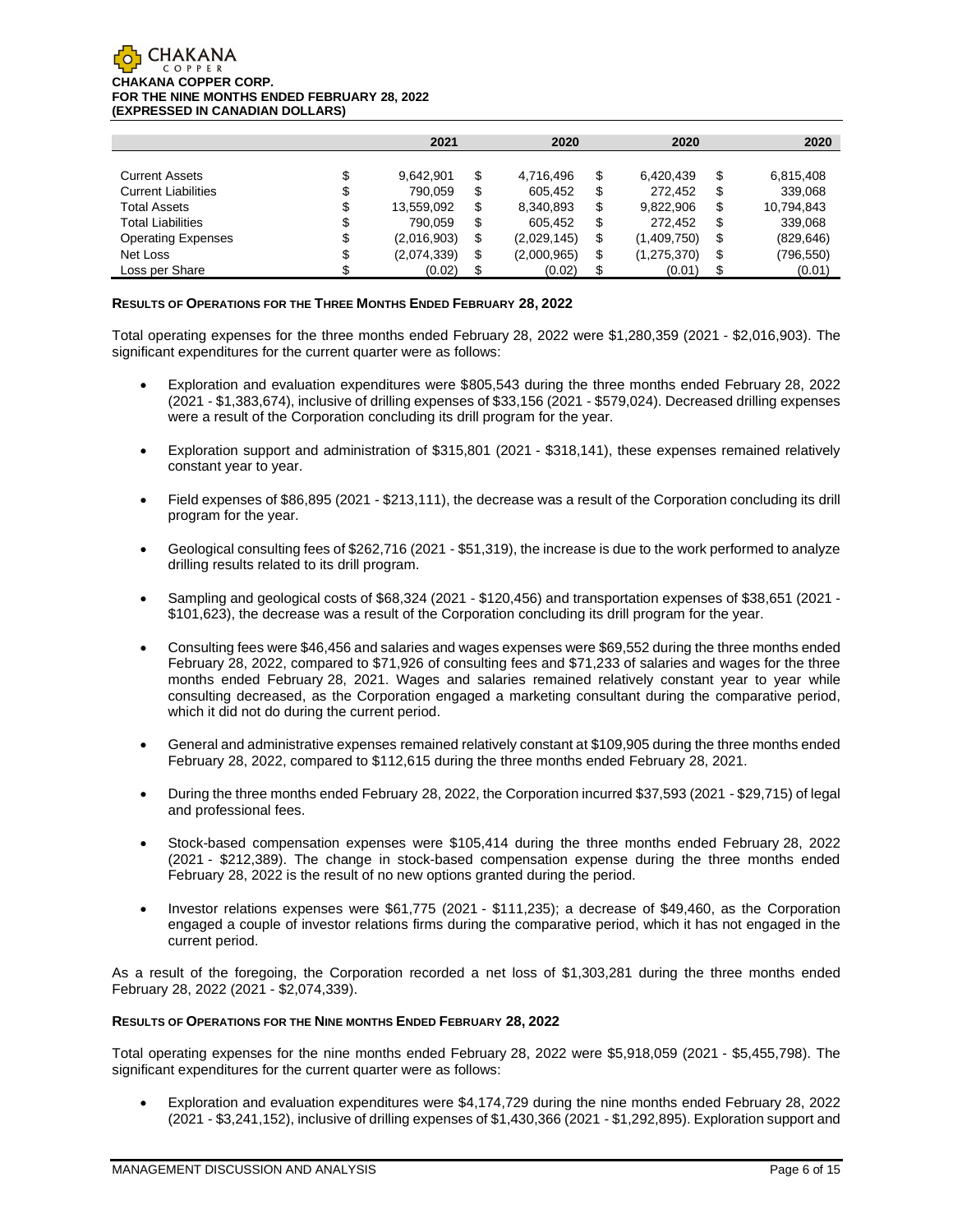administration were \$1,080,803 (2021 - \$902,405), field expenses were \$488,804 (2021 - \$489,867), geological consulting fees were \$572,711 (2021 - \$140,326), sampling and geological costs of \$452,833 (2021 - \$244,814) and transportation expenses were \$149,212 (2021 - \$170,845). The increases in these expenditures were due to the Corporation concluding its 2021 drill program, which targeted 26,000 metres exploration and resource drilling.

- Consulting expenses were \$171,876 and salaries and wages expenses were \$203,727 during the nine months ended February 28, 2022, compared to \$186,709 of consulting fees and \$222,943 of salaries and wages for the nine months ended February 28, 2021. These expenses remained relatively constant year to year.
- General and administrative expenses were \$297,064 during the nine months ended February 28, 2022, compared to \$282,663 during the nine months ended February 28, 2021. These expenses remained relatively constant year to year.
- Travelling expenses were \$29,982 during the nine months ended February 28, 2022 (2021 \$1,649), a slight increase due to COVID-19 restrictions during the current period having been somewhat lifted and more travel has been possible.
- During the nine months ended February 28, 2022, the Corporation incurred \$124,432 of legal and professional fees (2021 - \$129,843), a slight decrease from the prior period. These expenses relate to audit fees and legal fees to keep the properties in good standing, as well as various corporate matters.
- Stock-based compensation and investor relations expenses were \$610,461 and \$210,579, respectively, during the nine months ended February 28, 2022 (2021 - \$1,022,364 and \$294,838, respectively). Stockbased compensation expense realized during the respective periods is the result of amortization of sharebased compensation expense from stock options granted during the prior year. Investor relations expenses decreased during the nine months ended February 28, 2022, as the Corporation focused its efforts on its drilling and exploration program.
- During the current period, the Corporation changed the warehouse where it keeps its core to a place closer to the property. As a result of the move, the Corporation wrote-off leasehold improvements made to the previous warehouse, which resulting in a net charge of \$410,493.
- During the prior period, the Corporation received refunds totaling \$126,045 of value-added tax from the Peruvian government, which it had previously written down.

As a result of the foregoing, the Corporation recorded a net loss of \$6,327,935 during the nine months ended February 28, 2022 (2021 - \$5,350,674).

# **SUMMARY OF MINERAL PROPERTIES**

# **(i) Condor Option**

On April 17, 2017, the Corporation entered into a Mining Assignment and Option Agreement (the Condor Option) with Minera Vertiente del Sol S.A.C. ("Minera Vertiente"), a Peruvian subsidiary of TSX-V-listed Condor Resources Inc. ("Condor"), pursuant to which the Corporation has the sole and exclusive option to acquire 100% of the rights and interests in the Soledad Project, subject to a 2% NSR.

The Corporation's option to acquire 100% of the rights and interests in the Soledad Project is exercisable by issuing 500,000 common shares by June 23, 2018 (issued), making aggregate cash payments of US \$5,375,000, and incurring work expenditures on the Soledad Project (which have been met). The Corporation must complete 12,500 metres of exploration drilling at the Soledad Project. As at February 28, 2022, the Corporation has drilled over 12,500 metres on the Soledad Project, therefore meeting all of its drilling commitments under the Condor Option.

On November 16, 2020, the original Mining Assignment and Options agreement with Minera Vertiente was modified as follows:

• By General Shareholders Meeting dated July 2, 2019, formalized by Public Deed dated August 28, 2019, granted before Public Notary Mr. Alfredo Paino Scarpati, it was agreed the merger by absorption between Minera Vertiente with Condor Exploration Peru S.A.C., and as consequence of the merger, Minera Vertiente was extinguished without any winding of the company. As a consequence, Condor Exploration Peru S.A.C.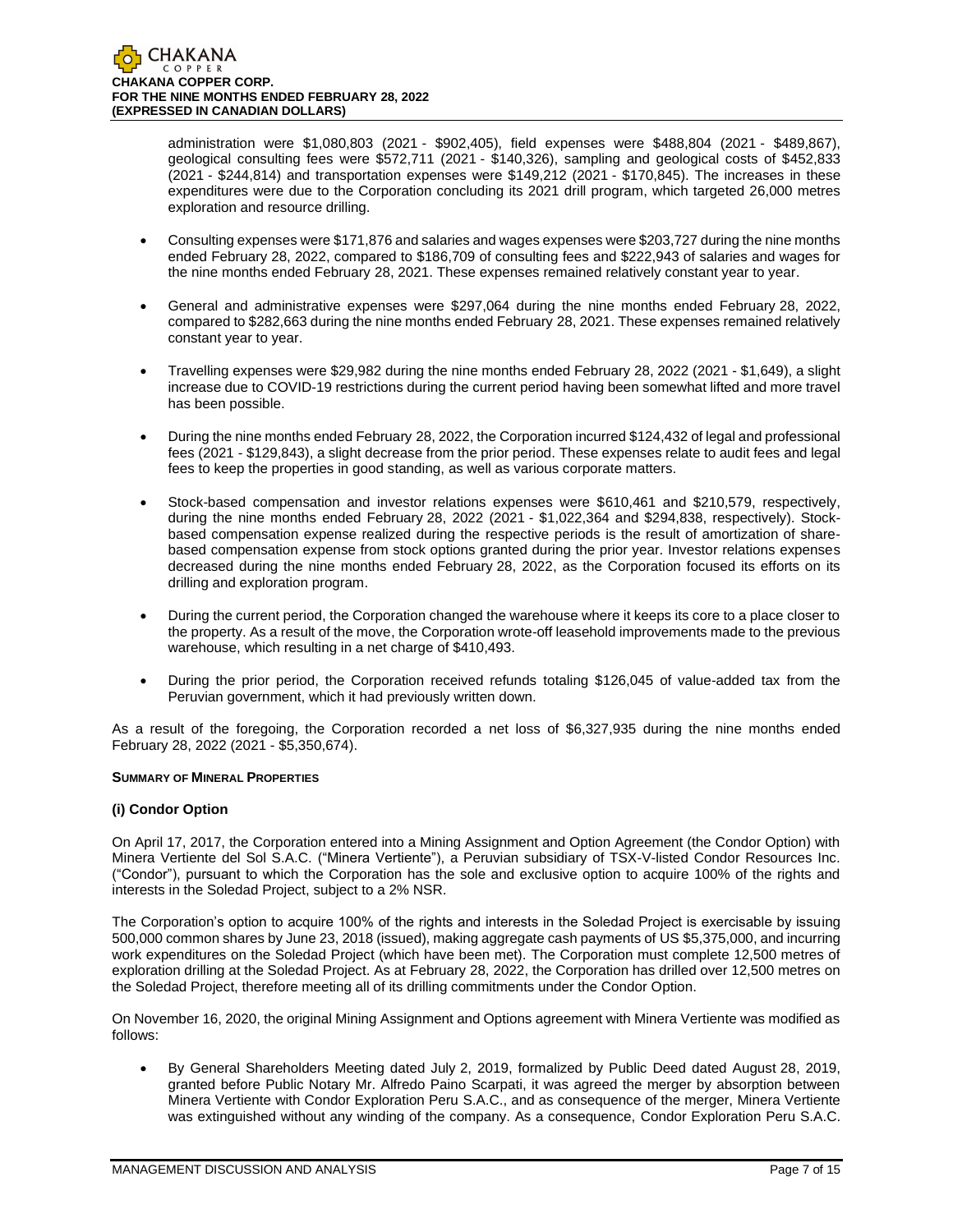recognizes and assumes all the rights and obligations of Minera Vertiente in the Agreement, the First Addendum and this Second Addendum.

• The term of the mining assignment is fifty-eight (58) months, counted from the closing date in accordance with clause six of this Agreement. As a consequence of this, the payment schedule was modified so that US \$200,000 was due on December 23, 2021, and a final payment of US \$4,425,000 was due on April 23, 2022.

The Condor Option exercise cash payments schedule is as follows:

| <b>Installment</b> | <b>Date</b>                                         | Amount<br>(in US \$) |
|--------------------|-----------------------------------------------------|----------------------|
|                    |                                                     |                      |
|                    | February 2017 (paid)                                | \$<br>10,000         |
| 2                  | Upon signing the Agreement on April 17, 2017 (paid) | 15,000               |
| 3                  | December 23, 2017 (paid)                            | 25,000               |
| 4                  | June 23, 2018 (paid)                                | 50,000               |
| 5                  | December 23, 2018 (paid)                            | 50,000               |
| 6                  | June 23, 2019 (paid)                                | 75,000               |
|                    | December 23, 2019 (paid)                            | 75,000               |
| 8                  | June 23, 2020 (paid)                                | 100,000              |
| 9                  | December 23, 2020 (paid)                            | 150,000              |
| 10                 | June 23, 2021 (paid)                                | 200,000              |
| 11                 | December 23, 2021 (paid)                            | 200,000              |
| 12                 | April 23, 2022                                      | 4,425,000            |
|                    | Total                                               | \$<br>5,375,000      |

As at the date of this MD&A, the Corporation has paid installments 1 to 11, totaling US \$950,000. The June 23, 2018 installment was accompanied with the issuance of 500,000 shares of the Corporation valued at \$330,000.

On March 18, 2019, the Corporation purchased a 1% NSR on the Soledad Project for \$369,902 (US \$275,000) and 900,000 common shares valued at \$378,000. As a result of the Corporation purchasing the NSR, the Condor Option was amended to reflect a reduction of the NSR from 2% to 1%, with the Corporation having the right to repurchase 50% of the NSR (or 0.5%) for US \$1,000,000 subsequent to exercising the Condor Option. If the Corporation does not exercise the Condor Option, Condor has the right to purchase 50% of the NSR (or 0.5%) for US \$1,000,000. The amendment to the Condor Option also eliminated Chakana's pre-production royalty payment obligations.

The Soledad Project is located in Ancash province of central Peru, approximately 260 kilometres north-northwest of Lima and 35 kilometres south of Barrick's Pierina mine. The Soledad Project is part of the Ticapampa-Aija Mining District in the Cordillera Negra, a region with a long history of exploration and mining.

Previous exploration identified numerous high-grade quartz-tourmaline-sulfide breccia pipes that crop out at surface. Whereas the mineralization hosted in the breccia pipes is impressive in terms of grade and vertical extent, previous explorers were focused on a blind mineralized porphyry target inferred to be the source of the breccia mineralization. Chakana is focused on testing the breccia pipes to determine if they host economic mineralization.

The breccia pipes are principally hosted in the Calipuy group volcanic rocks, consisting of andesite flows, tuff and rhyolite with a composite thickness of over 2,000 metres. A secondary host is granodiorite that intrudes the volcanic rocks. A 16,000-metre drill program was initiated on August 16, 2017, designed to determine the geometry of several previously drilled pipes, determine the true grade profile by drilling across the pipes, define an initial Inferred Resource on two of the pipes and test a number of targets across the property.

- **Geophysics:** Both downhole and surface electromagnetic surveys and a ground magnetics survey were completed within the portions of the Soledad Project where breccia pipes were known or expected based upon soil sampling and geological modeling. This work identified conductive features, some of which yielded additional sulfide mineralization, while others remain untested.
- **Geological Modeling:** The Corporation utilizes specialized consultants and exploration software in order to track results and then model results daily in 3-D. This permits a tighter control on drill hole directions while permitting real-time discussions between Peru-based staff and officers or consultants based around the world.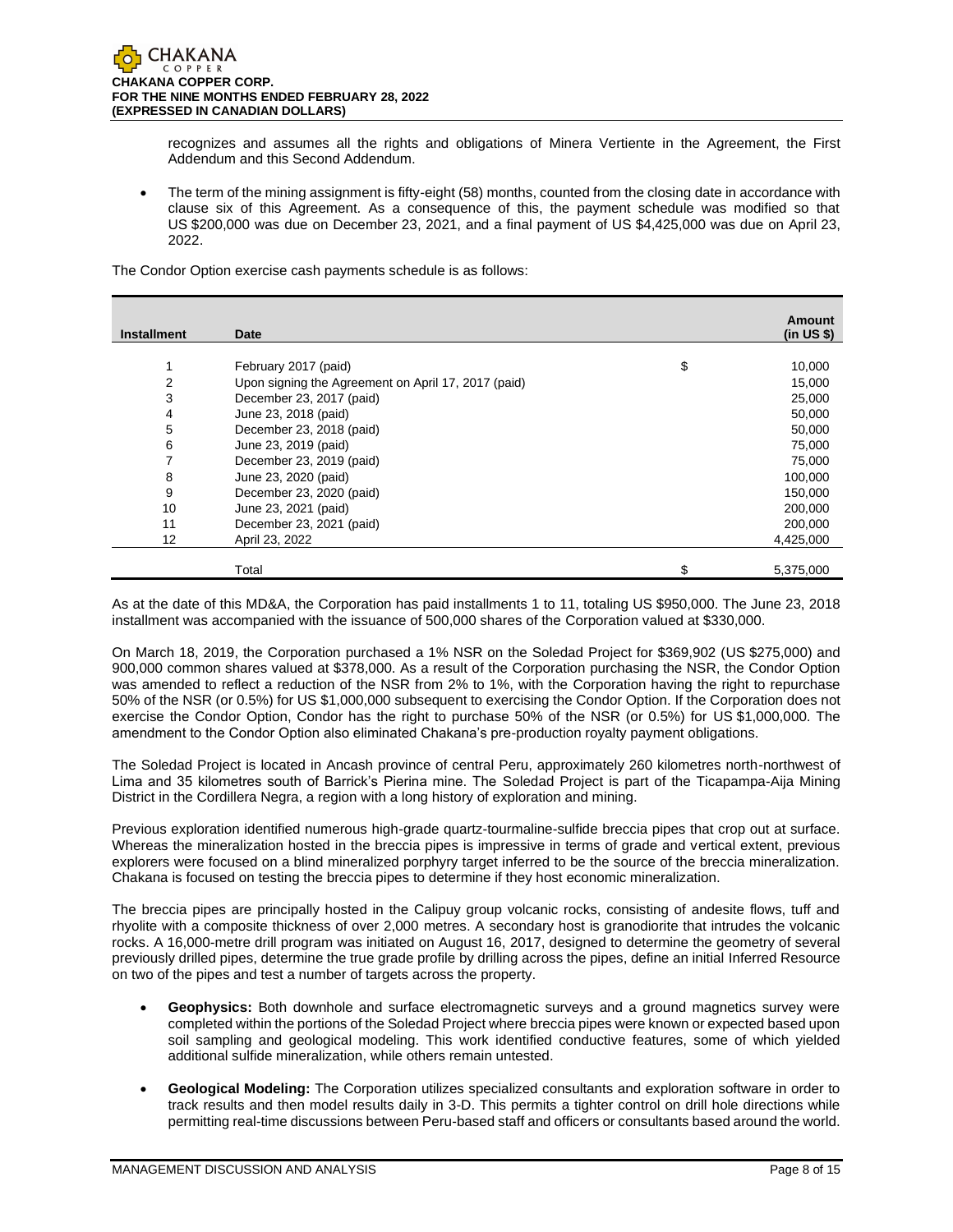

• **Soil Geochemical and Outcropping Rock Sampling** has been completed over the most prospective portions of the Soledad Project. Results have been integrated into our modeling and have yielded both new targets and extensions to known zones.

Please refer to news releases on [www.sedar.com](about:blank) and the Corporation's website at [www.chakanacopper.com](about:blank) for the Corporation's drilling results details.

## **(ii) Aija Project, Peru**

On March 20, 2018, the Corporation entered into an Option Agreement (the "Aija Option") with an arm's length thirdparty, pursuant to which the Corporation has the option to acquire 100% of the rights and interest in the Aija Project subject to a 2% NSR. During the year ended May 31, 2021, the Corporation renegotiated the payments schedule. The Aija Project includes three principal concessions and seven smaller parcels within one of the principal concessions, totaling in aggregate 574.71 hectares. These concessions are contiguous with the southern boundary of the Condor concessions.

The Corporation's option to acquire 100% of the rights and interests in the Aija Project is exercisable by making aggregate cash payments of US \$2,300,000 as follows:

| <b>Installment</b> | Date                                                         | Amount<br>(in US \$) |
|--------------------|--------------------------------------------------------------|----------------------|
|                    |                                                              |                      |
| 1                  | Upon execution of Letter of Intent on October 3, 2017 (paid) | \$<br>75,000         |
| 2                  | Upon close of Definitive Agreement on August 1, 2018 (paid)  | 75,000               |
| 3                  | February 1, 2019 (paid)                                      | 50,000               |
| 4                  | August 1, 2019 (paid)                                        | 50,000               |
| 5                  | February 1, 2020 (paid)                                      | 75,000               |
| 6                  | November 1, 2020 (paid)                                      | 75,000               |
| 7                  | May 1, 2021 (paid)                                           | 100,000              |
| 8                  | November 1, 2021 (paid)                                      | 100,000              |
| 9                  | May 1, 2022                                                  | 100.000              |
| 10                 | November 1, 2022                                             | 100,000              |
| 11                 | May 1, 2023                                                  | 1,500,000            |
|                    |                                                              |                      |
|                    | Total                                                        | 2,300,000            |

As at the date of this MD&A, the Corporation has paid installments 1 to 8, totaling US \$600,000.

Under the terms of the Aija Option, the vendor is entitled to a 2% NSR. The Corporation may repurchase the 2% NSR at any time for US \$2,000,000. There are no drilling or work expenditure commitments under the Aija Option.

The Corporation has completed detailed soil and rock sampling, geological mapping, surface electromagnetic surveys and ground magnetics surveys within the portions of the Aija Project where breccia pipes were known or expected based upon soil sampling and geological modeling. Results are encouraging with the identification of nine confirmed breccia pipes within the option. The Corporation met with numerous delays in acquiring permits to do this work, largely as a result of inconsistent records at different government ministries. During the year ended May 31, 2021, after receiving the required permits, the Corporation commenced its drilling program, which have provided encouraging results.

Please refer to news releases on [www.sedar.com](about:blank) and the Corporation's website at [www.chakanacopper.com](about:blank) for the Corporation's drilling results details.

## **(iii) Barrick Option Agreement**

On July 11, 2018, Barrick granted the Corporation an option (the Barrick Option) to acquire a 100% interest in three concessions adjoining the southern extent of the Aija Project. Under terms of the Barrick Option, the Corporation has five years to complete a minimum of 2,000 metres of exploration drilling and produce a Preliminary Economic Assessment report compliant with National Instrument 43-101 *Standards of Disclosure for Mineral Projects*. Upon exercise of the Barrick Option, Barrick will retain a 2% NSR subject to the Corporation's right to purchase 50% of the NSR (1%) for US \$2,000,000.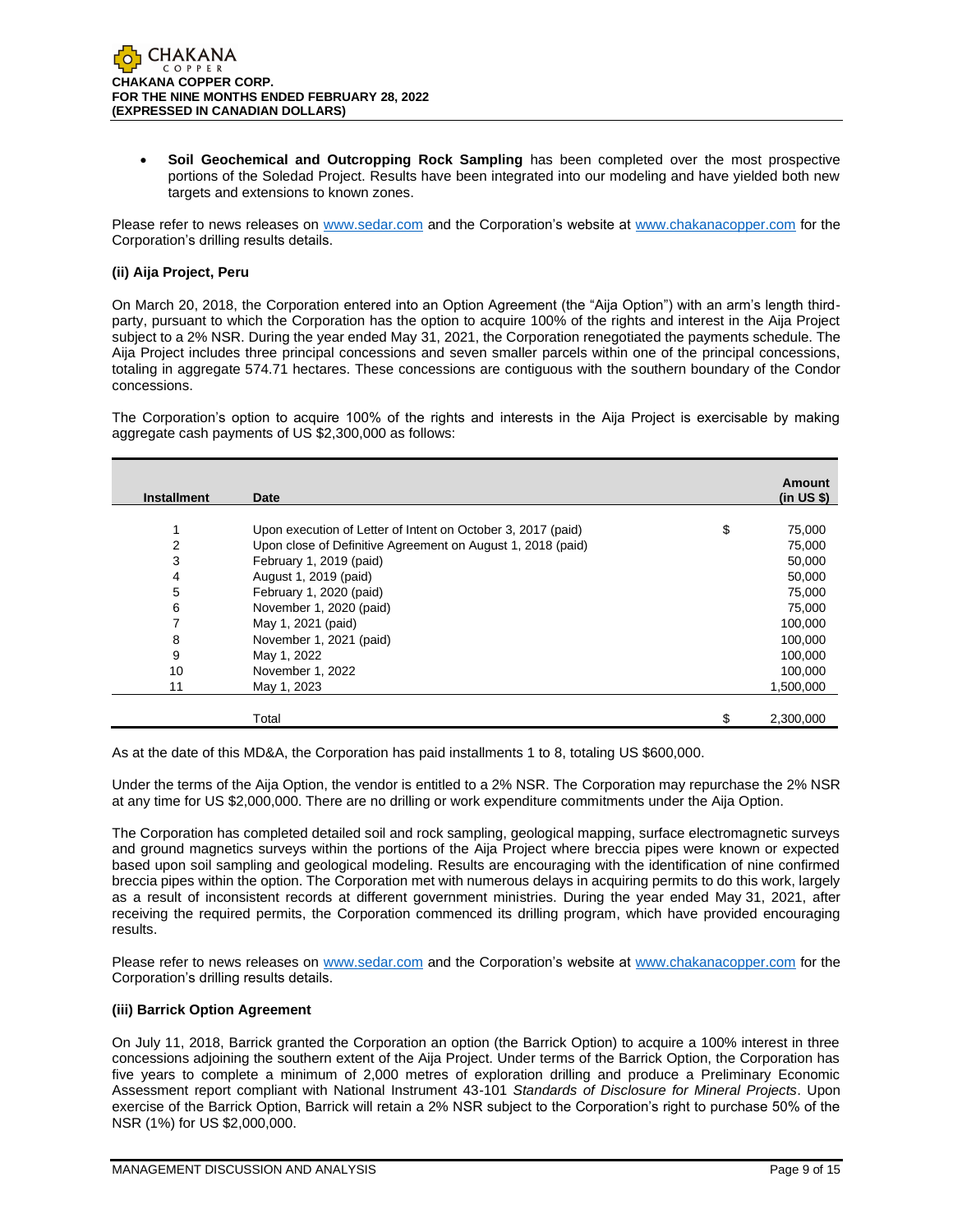

Barrick will have a one-time right to reacquire a 70% interest in the concessions within 120 days of exercising the option (the "Back-in Closing Date") by paying the Corporation three times the aggregate amount of exploration expenditures incurred since the execution date and cancelling the 2% NSR. If a production decision is not made within seven years of the Back-in Closing Date, Barrick will make pre-royalty payments of US \$75,000 per year until a production decision is made for a maximum of five years (US \$375,000). If the Corporation does not contribute its share of project costs their interest will be diluted to 10%, upon which their interest will be converted to a 2% NSR with Barrick's right to purchase 50% of the royalty for US \$2,000,000.

The Corporation has completed detailed soil and rock sampling, geological mapping, surface electromagnetic surveys and ground magnetics surveys within the portions of the Barrick Option concessions where breccia pipes were known or expected based upon soil sampling and geological modeling. Results are encouraging with the identification of seven confirmed breccia pipes within the Barrick Option concessions. The Corporation is working on surface access and modifying the AIA permit to allow drilling in this area.

In October 2021, the Corporation amended the July 11, 2018 agreement with Barrick regarding three concessions owned by Barrick that make up a large portion of the southern half of the Soledad Project. Under the amendment, Chakana must obtain the AIA for exploration drilling on or before September 27, 2023. Then the Corporation has four years from the AIA to complete a minimum 4,000 metres of drilling and a National Instrument 43-101-compliant Preliminary Economic Assessment. Barrick will have a one-time right to reacquire the property with a 70% interest. If Barrick declines, an undivided 100% interest in the concessions will be transferred to Chakana.

## **CAPITAL STRUCTURE**

As of the date of this MD&A, the Corporation has 111,410,363 (February 28, 2022 - 111,410,363) common shares, nil (February 28, 2022 - nil) common share purchase warrants and 8,985,000 (February 28, 2022 - 9,260,000) stock options issued and outstanding.

## Issued capital

During the nine months ended February 28, 2022, no common shares were issued by the Corporation.

During the year ended May 31, 2021, the Corporation issued common shares as follows:

- On February 10, 2021, the Corporation completed the first tranche of a non-brokered private placement of 14,186,000 common shares at a price of \$0.50 per share for gross proceeds of \$7,093,000.
- On March 17, 2021, the Corporation completed the second and final tranche of a non-brokered private placement of 3,874,516 common shares at a price of \$0.50 per share for gross proceeds of \$1,937,258. In connection to the private placement, the Corporation recorded \$342,211 of share issuance costs related to finders' fees, legal and other costs of completing the private placement.
- During the year ended May 31, 2021, the Corporation issued 150,000 common shares on the exercise of options at an exercise price of \$0.20 per share for gross proceeds of \$30,000.

The following incentive stock options were outstanding at February 28, 2022 and May 31, 2021:

|                           |                       | February 28, | May 31,    |
|---------------------------|-----------------------|--------------|------------|
| <b>Expiry Date</b>        | <b>Exercise Price</b> | 2022         | 2021       |
|                           |                       |              |            |
| September 14, 2022        | \$0.40                | 1,885,000    | 2,235,000  |
| February 5, 2023          | \$0.20                | 700,000      | 700,000    |
| March 29, 2023            | \$0.94                | 100,000      | 200,000    |
| December 12, 2024         | \$0.20                | 1,175,000    | 1,225,000  |
| July 10, 2025             | \$0.40                | 1,800,000    | 2,050,000  |
| April 22, 2026            | \$0.50                | 3,600,000    | 3,600,000  |
|                           |                       |              |            |
| Total outstanding options | \$0.41                | 9.260.000    | 10,010,000 |
|                           |                       |              |            |
| Total exercisable options | \$0.39                | 7.860.000    | 5.853.750  |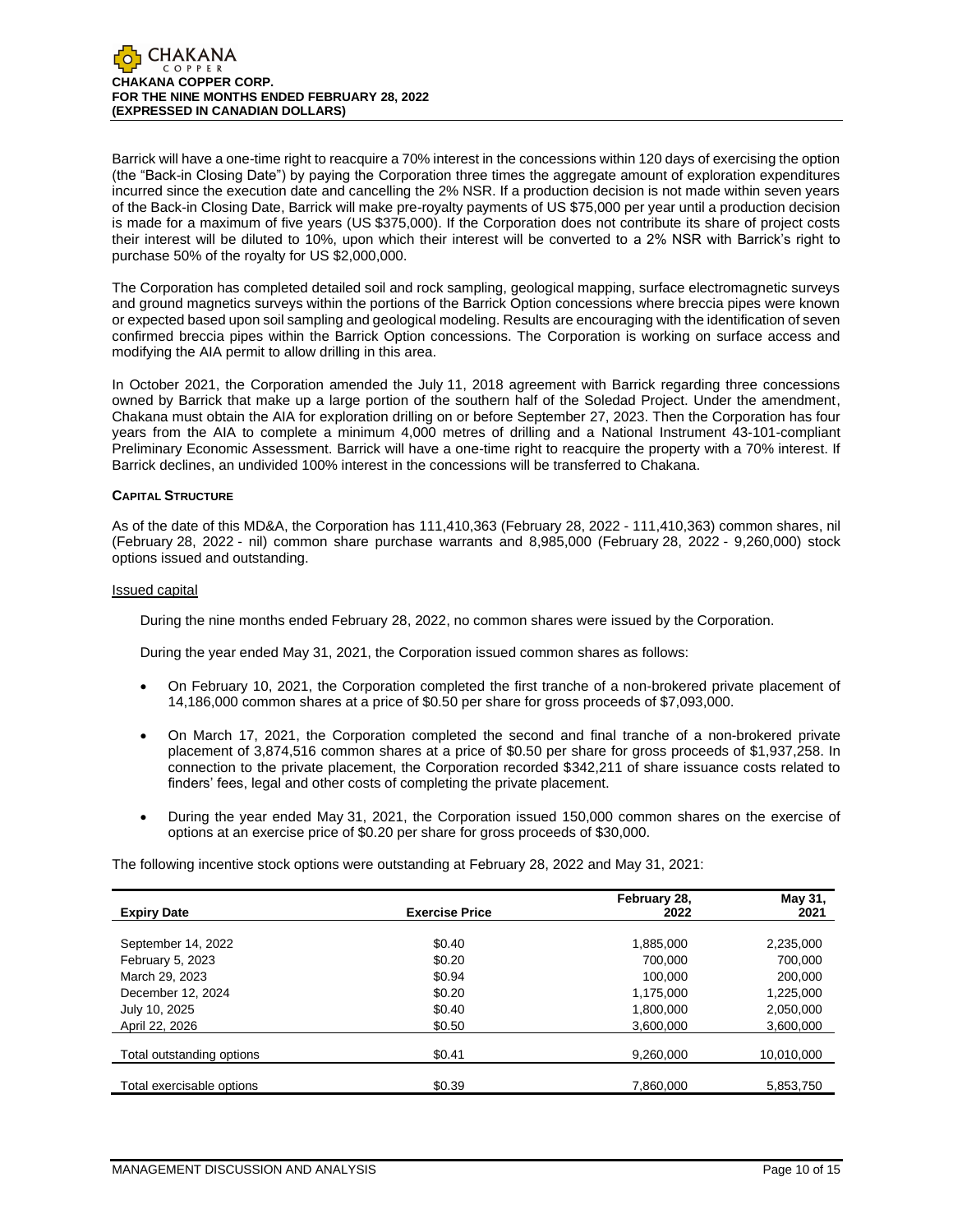

During the year ended May 31, 2021 the Corporation granted 5,650,000 incentive stock options to employees and consultants exercisable for a period of five years from the date of grant. Of the 5,650,000 incentive stock options, 2,050,000 are exercisable at a price of \$0.40 per common share and 3,600,000 are exercisable at a price of \$0.50 per common share.

## **CAPITAL RESOURCES**

The Corporation defines capital as consisting of shareholders' equity and cash. The Corporation manages its capital structure to maximize its financial flexibility by making adjustments to it in response to changes in economic conditions and the risk characteristics of the underlying assets and business opportunities. The Corporation does not presently utilize any quantitative measures to monitor its capital, but rather relies on the expertise of the Corporation's management to sustain the future development of the business. Management reviews its capital management approach on an ongoing basis and believes that this approach, given the relative size of the Corporation, is reasonable.

As at February 28, 2022, the Corporation is not subject to any externally imposed capital requirements or debt covenants. There was no change to the Corporation's approach to capital management during the nine months ended February 28, 2022.

#### **LIQUIDITY**

The Corporation's objective in managing liquidity risk is to maintain sufficient liquidity in order to meet operational and investing requirements at any point in time. The Corporation has historically financed its operations primarily through the sale of share capital by way of private placements.

As at February 28, 2022, the Corporation had cash of \$1,651,761 and working capital of \$1,402,798.

Cash used in operating activities was \$6,226,939 during the nine months ended February 28, 2022. The cash used in operating activities is for exploration and evaluation expenditures.

Cash used in investing activities was \$803,019 during the nine months ended February 28, 2022, and was primarily related to purchases of equipment, leasehold improvements for the new warehouse and option payments related to the Corporation's properties.

Cash used in financing activities was \$27,549 during the nine months ended February 28, 2022, and was related to repayment of obligation under capital lease.

The development of the Corporation in the future will depend on the Corporation's ability to obtain additional financings. In the past, the Corporation has relied on the sale of equity securities to meet its cash requirements. Future developments, in excess of funds on hand, will depend on the Corporation's ability to obtain financing through joint venturing of projects, debt financing, equity financing or other means. There can be no assurances that the Corporation will be successful in obtaining any such financing or in joint venturing its property; failure to obtain such additional financing could result in the delay or indefinite postponement of further exploration and development of the Corporation's properties. These uncertainties may cast significant doubt about the Corporation's ability to continue as a going concern.

## **OUTLOOK**

The Corporation plans to conduct further exploration on its exploration projects. Further exploration and corporate costs are expected to be funded through future equity financing or other means. As of the date of this MD&A, the Corporation has approximately \$1 million in cash and cash equivalents. Exploration will continue to focus on mineralization hosted in tourmaline breccia pipes. Surface exploration over the northern half of the property has largely been completed and drill targets have been defined. Additional exploration drilling to test targets on the northern half of the project is planned for 2022. Metallurgical and mineralogical studies will be completed to complement the resource estimate, and additional surface exploration work will continue on the southern half of the Soledad Project to define additional drill targets, which will be tested once permits for this area are obtained. Based on the level of exploration activity, the Corporation will continue its community relations and development program in the areas close to the Soledad Project.

## **RELATED PARTY TRANSACTIONS**

The Corporation's related parties include officers and directors and companies related by way of directors or shareholders in common.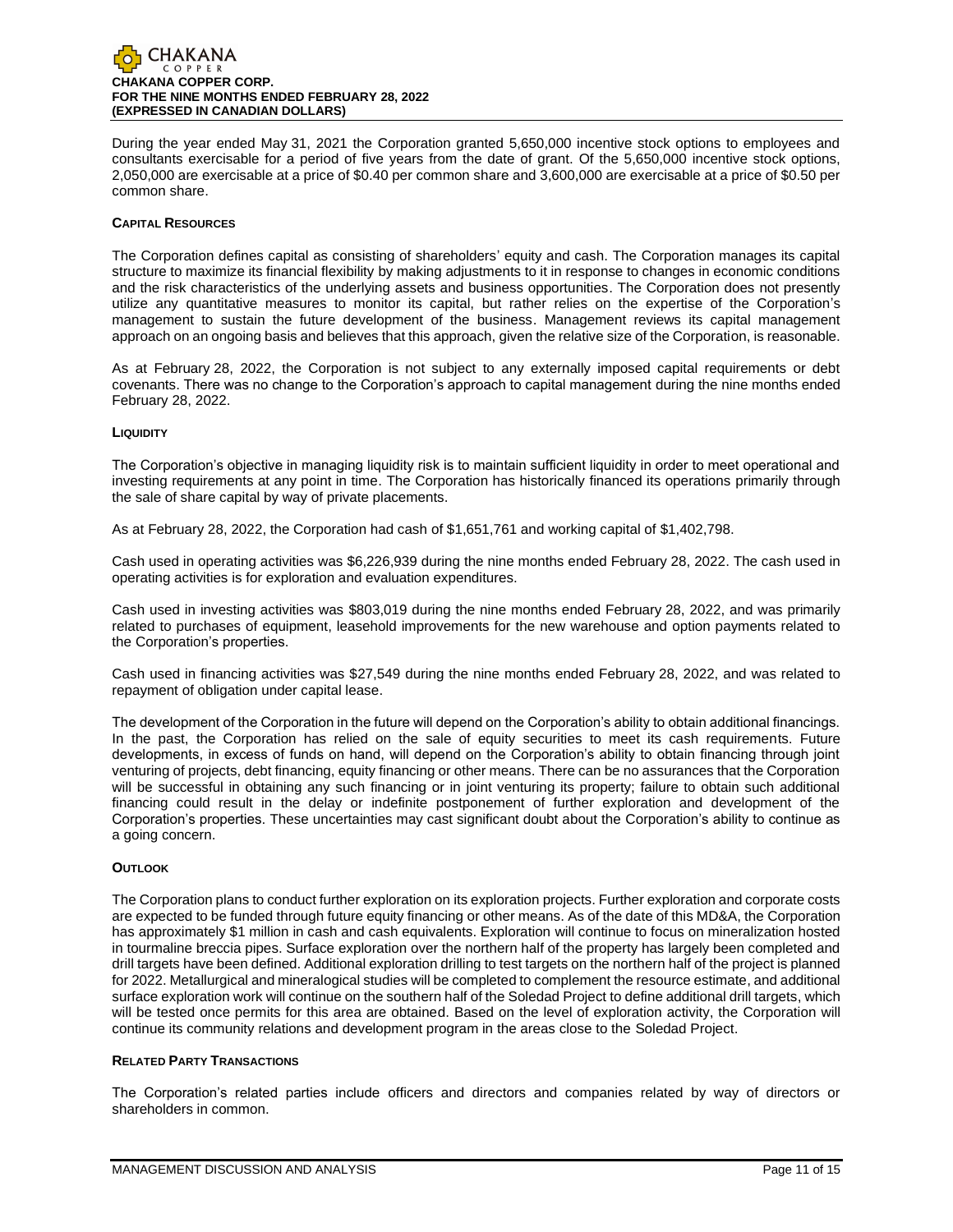During the nine months ended February 28, 2022 and 2021, the Corporation paid and/or accrued the following fees to key management personnel:

- During the nine months ended February 28, 2022, the Corporation incurred \$192,868 (2021 \$196,741) of consulting fees from David Kelley, the Corporation's Chief Executive Officer.
- The Corporation is party to a consulting agreement with a firm for which Xavier Wenzel works to provide services as the Corporation's Chief Financial Officer, as well as financial consulting services, accounting and bookkeeping services to the Corporation for \$8,500 per month. For the nine months ended February 28, 2022, the total fees incurred under this agreement are \$76,500 (2021 - \$76,500).
- During the nine months ended February 28, 2022, the Corporation incurred \$9,000 (2021 \$9,000) of consulting expense from John Black, a director of the Corporation. As of February 28, 2022, the amount of \$47,000 (May 31, 2021 - \$38,000) was owed to John Black, which is included in accounts payable and accrued liabilities. The amount owed is non-interest-bearing, unsecured and due on demand.
- During the nine months ended February 28, 2022, the Corporation incurred \$45,000 (2021 \$45,000) of consulting expense from Chelmer Consulting Corp., a company controlled by Darren Devine, a director of the Corporation. As of February 28, 2022, the amount of \$5,250 (May 31, 2021 - \$5,250) was owed to Chelmer Consulting Corp., which is included in accounts payable and accrued liabilities. The amount owed is noninterest-bearing, unsecured and due on demand.
- During the nine months ended February 28, 2022, the Corporation incurred \$64,744 (2021 \$nil) of consulting expense from Balfour Holdings LLC, a company owned by Douglas Silver, a director of the Corporation. As of February 28, 2022, the amount of \$6,373 (May 31, 2021 - \$nil) was owed to Balfour Holdings LLC, which is included in accounts payable and accrued liabilities.
- During the nine months ended February 28, 2022, the Corporation incurred \$9,000 (2021 \$9,000) of consulting expense from Tom Wharton, a director of the Corporation. As of February 28, 2022, the amount of \$2,000 (May 31, 2021 - \$5,000) was owed to Tom Wharton, which is included in accounts payable and accrued liabilities. The amount owed is non-interest-bearing, unsecured and due on demand.

# **OFF BALANCE SHEET ARRANGEMENTS**

The Corporation currently has no off-balance sheet arrangements.

## **FINANCIAL INSTRUMENTS AND RISK MANAGEMENT**

Financial assets and liabilities are classified in the fair value hierarchy according to the lowest level of input that is significant to the fair value measurement. Assessment of the significance of a particular input to the fair value measurement requires judgment and may affect placement within the fair value hierarchy levels.

The hierarchy is as follows:

- Level 1 fair value measurements are those derived from quoted prices (unadjusted) in active markets for identical assets or liabilities that the entity can access at the measurement date.
- Level 2 fair value measurements are those derived from inputs other than quoted prices included within Level 1 that are observable for the asset or liability, either directly or indirectly.
- Level 3 fair value measurements are those derived from inputs that are unobservable inputs for the asset or liability.

The fair value of cash under the fair value hierarchy is measured using Level 1 inputs. The Corporation considers that the carrying amounts of all its financial assets and financial liabilities recognized at amortized cost in the condensed interim consolidated financial statements approximate their fair values due to the demand nature or short-term maturity of these instruments.

Fair value estimates of financial instruments are made at a specific point in time, based on relevant information about financial markets and specific financial instruments. As these estimates are subjective in nature, involving uncertainties and matters of significant judgment, they cannot be determined with precision. Changes in assumptions can significantly affect estimated fair values.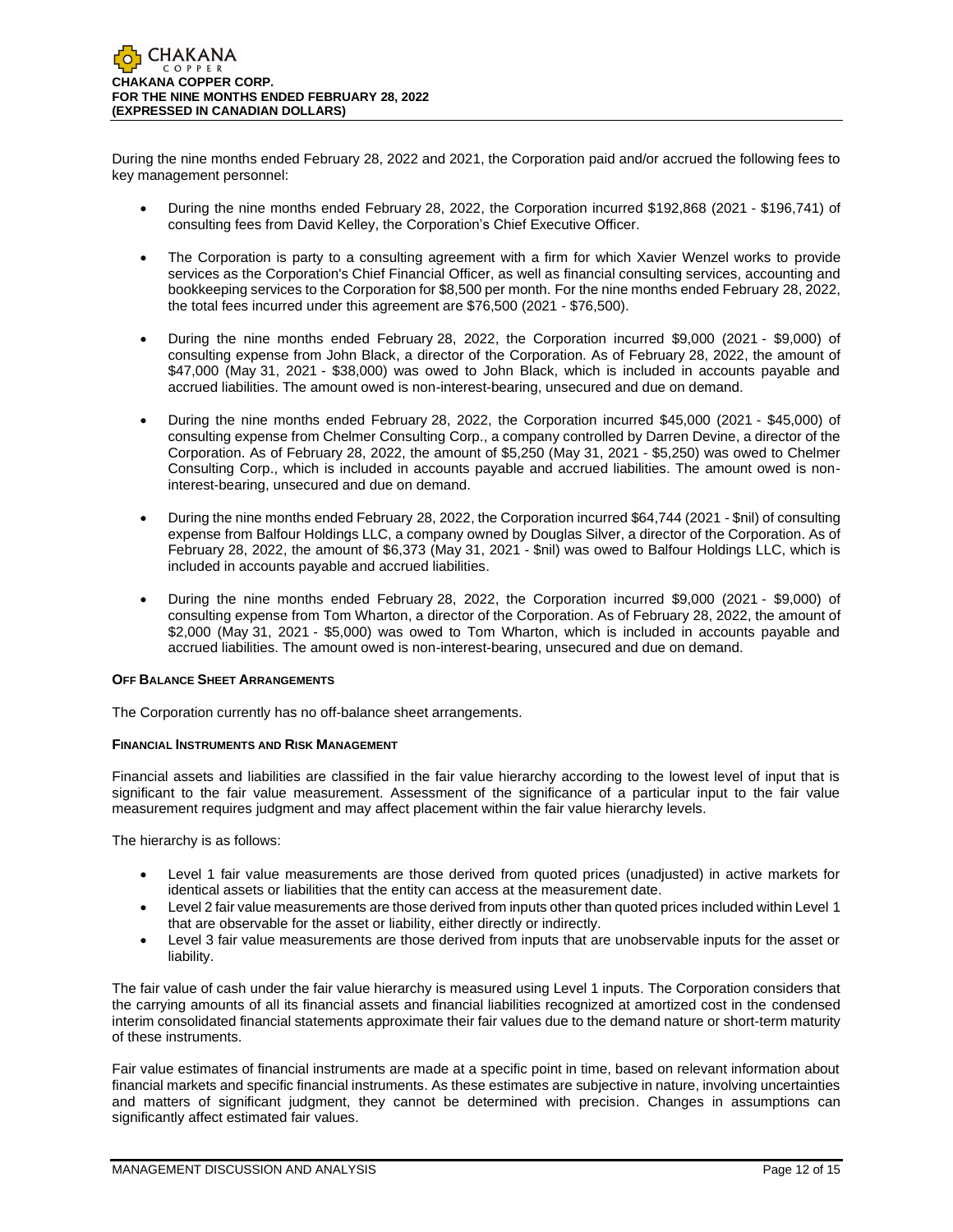## **FINANCIAL RISK FACTORS**

The Corporation's risk exposure and the impact on the Corporation's financial instruments are summarized below:

#### *Credit Risk*

Credit risk is the risk of potential loss to the Corporation if the counterparty to a financial instrument fails to meet its contractual obligations. The Corporation's credit risk is primarily attributable to its liquid financial assets, including cash and receivables. The Corporation limits exposure to credit risk on liquid financial assets through maintaining its cash with a high credit quality financial institution.

## *Liquidity Risk*

Liquidity risk is the risk that the Corporation will not be able to meet its financial obligations as they fall due. The Corporation currently settles its financial obligations with cash. The ability to do this relies on the Corporation raising equity financing in a timely manner and by maintaining sufficient cash in excess of anticipated needs. The Corporation is exposed to liquidity risk.

#### *Interest Rate Risk*

Interest rate risk is the risk that the fair value or future cash flows of a financial instrument will fluctuate due to changes in market interest rates. The Corporation has no interest-bearing debt. The Corporation's sensitivity to interest rates is minimal.

## *Foreign Currency Risk*

Foreign currency risk is the risk on fluctuation of currency related to monetary items with a settlement currency other than the Canadian dollar. The functional currency of Chakana is the Canadian dollar and the functional currency of the subsidiary is the Peruvian sol. The Corporation is exposed to foreign currency risk on fluctuations related to cash, receivables, prepayments and accrued liabilities that are denominated in Peruvian soles, US dollars and Canadian dollars. The Corporation has not used derivative instruments to reduce its exposure to foreign currency risk nor has it entered into foreign exchange contracts to hedge against gains or losses from foreign exchange fluctuations.

## **BUSINESS RISKS AND UNCERTAINTIES**

Additional information on risks and uncertainties relating to Chakana's business is provided in Remo Resources Inc.'s Filing Statement dated December 4, 2017 under the heading **Financial Risk Factors**. This Filing Statement is accessible under the Corporation's profile at [www.sedar.com.](http://www.sedar.com/)

## **CONTRACTUAL OBLIGATIONS**

The Corporation leases various premises that expire from May 2021 to June 2026. The Corporation is obligated to make \$56,900 in minimum lease payments under the premises leases in the fiscal year to end May 31, 2022.

## **CONTINGENCIES**

During the nine months ended February 28, 2022, a former employee who had the role of community relations manager for the Corporation's subsidiary filed a claim against the Corporation alleging he suffered an injury while working with the Corporation and is seeking compensation for damages of up to US \$390,000. The former employee was employed during 2019 and has provided no evidence such injury occurred while employed by the Corporation nor if such injury was a direct result of his employment. The Corporation believes the claim is without merit and intends to vigorously defend its position. Due to COVID-19, a hearing on this has been postponed until May 10, 2022. As the outcome of this claim is uncertain, no amount has been accrued for any potential loss under this complaint.

## **CRITICAL ACCOUNTING JUDGMENTS AND ESTIMATES**

The preparation of the Corporation's condensed interim consolidated financial statements in conformity with IFRS requires management to make judgments, estimates and assumptions that affect the reported amounts of assets, liabilities and contingent liabilities at the date of the condensed interim consolidated financial statements, and reported amounts of income and expenses during the reporting period. Estimates and assumptions are continuously evaluated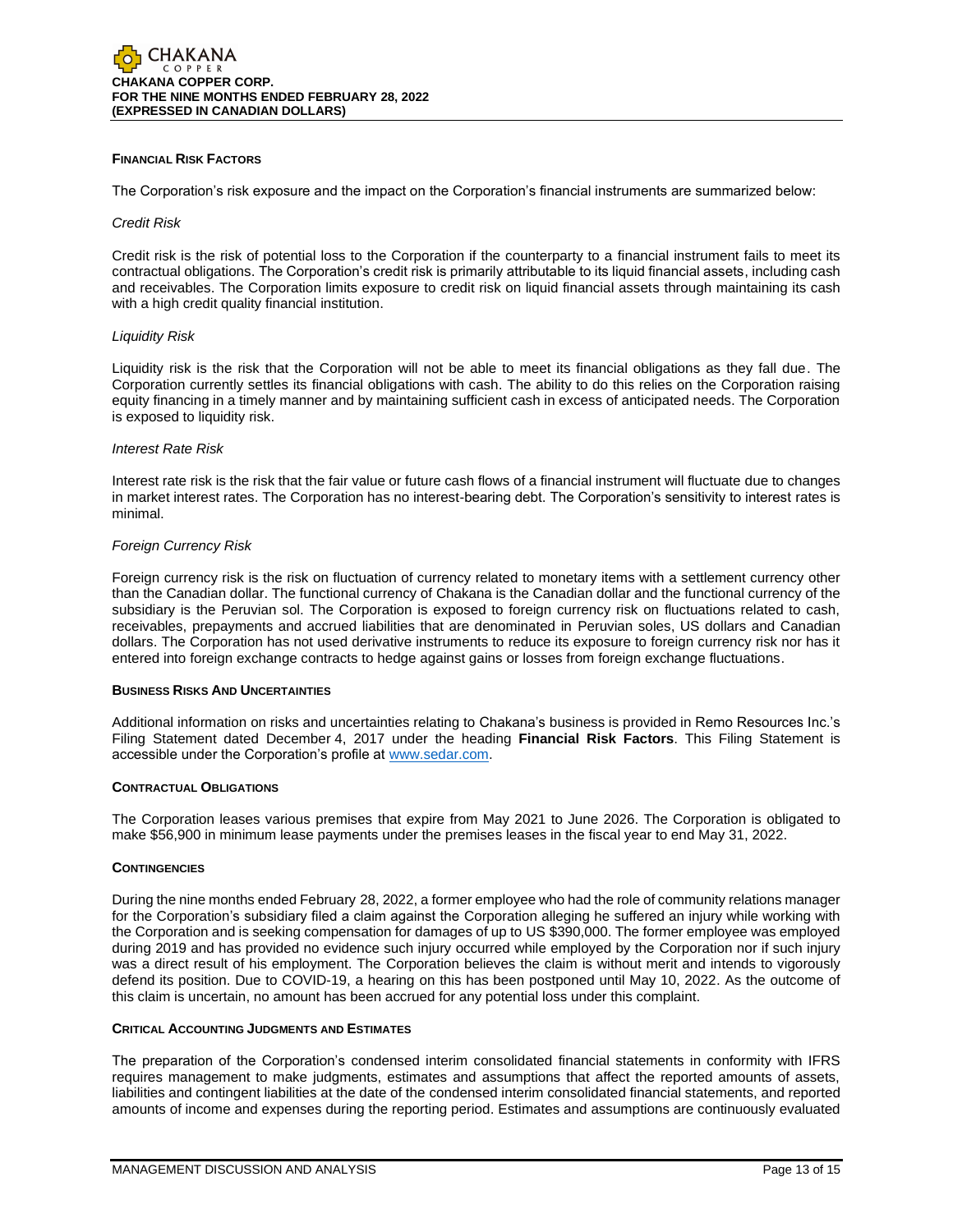and are based on management's experience and other factors, including expectations of future events that are believed to be reasonable under the circumstances. However, actual outcomes may differ significantly from these estimates.

Areas requiring a significant degree of judgment relate to the recoverability and measurement of deferred tax assets and liabilities, the ability to continue as a going concern and the capitalization of development costs. Actual results may differ from those estimates and judgments. Areas requiring a significant degree of estimation include allowances for doubtful accounts.

Judgments that have the most significant effect on the amounts recognized in the Corporation's consolidated financial statements are as follows:

## • *Impairment of Exploration and Evaluation Assets*

The net carrying value of each mineral property is reviewed regularly for conditions that suggest potential indications of impairment. This review requires significant judgment. Factors considered in the assessment of asset impairment include, but are not limited to, whether there has been a significant adverse change in the legal, regulatory, accessibility, title, environmental or political factors that could affect the property's value; whether there has been an accumulation of costs significantly in excess of the amounts originally expected for the property's acquisition, development or cost of holding; and whether exploration activities produced results that are not promising, such that no more work is being planned in the foreseeable future.

• *Going Concern*

The assessment of the Corporation's ability to continue as a going concern involves critical judgment based on historical experience and expectations of the Corporation's ability to generate adequate financing. Significant judgment is used in the Corporation's assessment of its ability to continue as a going concern.

• *Value-added Tax Receivable*

The Corporation has a signed agreement with the Peruvian Ministry of Energy and Mines to receive a refund on value-added taxes for certain exploration related expenditures incurred by the Corporation in Peru, prior to the Corporation generating sales. These value-added tax receivables are subject to review by the Peruvian tax authorities. Management is required to assess the likelihood of approval for the expenditures filed for refund and collectability of the value-added tax receivables from the Peruvian Ministry of Energy and Mines.

• *Income Taxes*

Deferred tax assets and liabilities are determined based on differences between the financial statement carrying values of assets and liabilities and their respective income tax bases (temporary differences), and losses carried forward.

The determination of the ability of the Corporation to utilize tax loss carry-forwards to offset deferred tax liabilities requires management to exercise judgment and make certain assumptions about the future performance of the Corporation. Management is required to assess whether it is probable that the Corporation will benefit from these prior losses and other deferred tax assets. Changes in economic conditions, metal prices and other factors could result in revision to the estimates of the benefits to be realized or the timing of utilizing the losses.

• *Functional Currency*

The functional currency for the Corporation's subsidiary is the Peruvian sol – the currency of the primary economic environment in which the entity operates. Determination of functional currency may involve certain judgments to determine the primary economic environment and the Corporation reconsiders the functional currency of its entities if there is a change in events and conditions that determined the primary economic environment.

## **SIGNIFICANT ACCOUNTING POLICIES**

The Corporation's significant accounting policies are summarized in Note 3 to the audited consolidated financial statements for the year ended May 31, 2021.